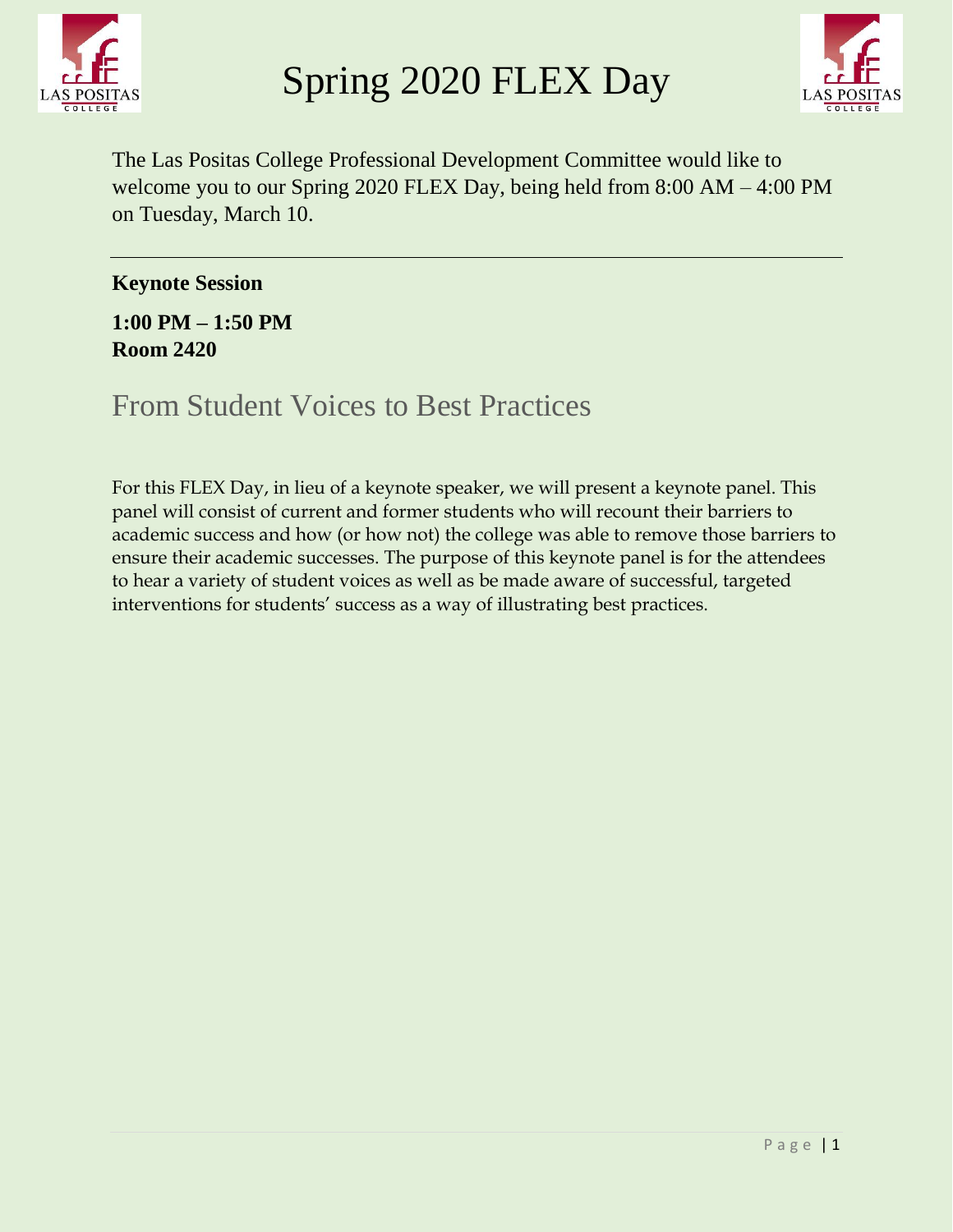



FLEX Day Program Table of Contents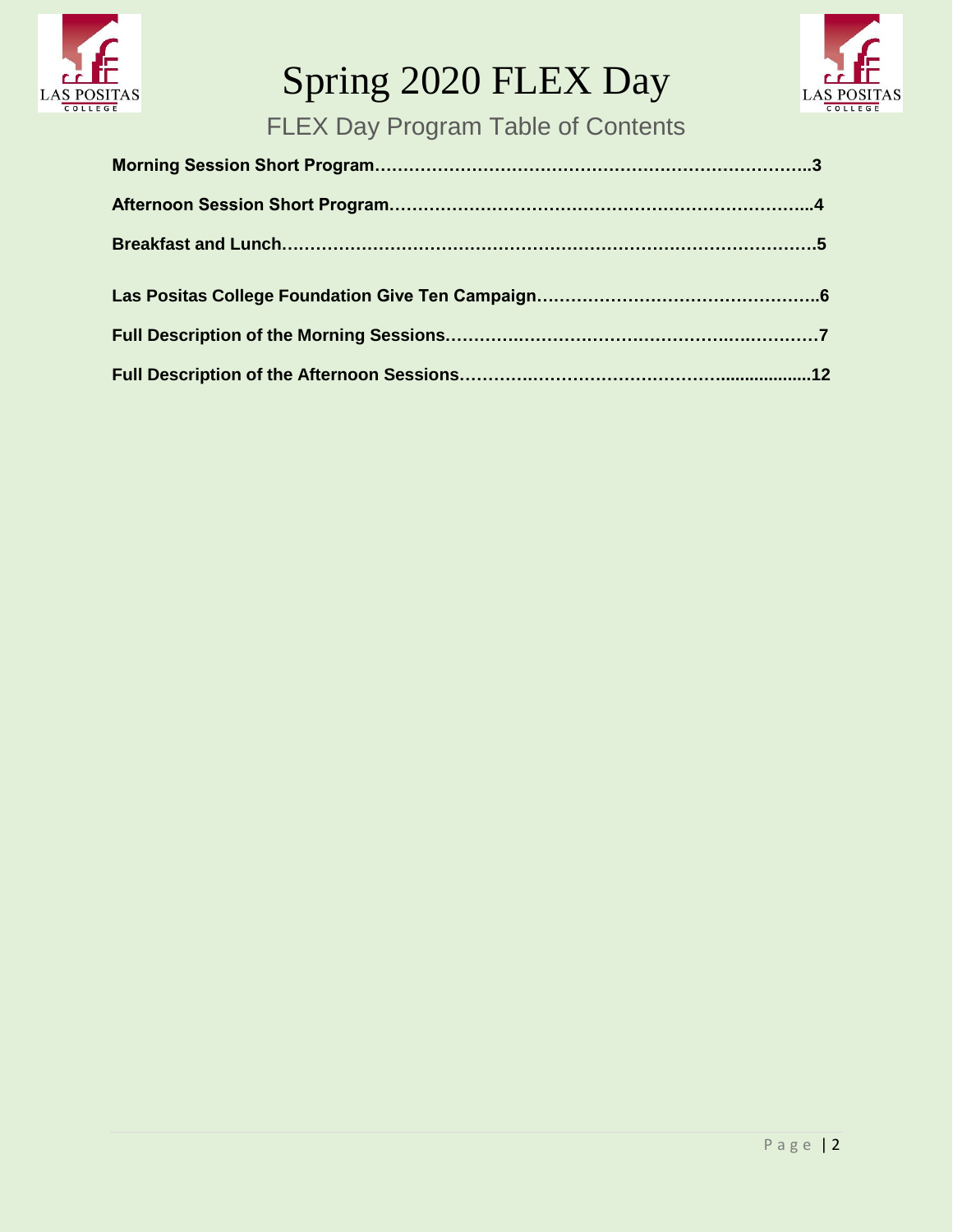



# Morning Session Short Program

| Location                            | $8:00 - 8:50$ AM                                                                                                    | $9:00 - 9:50$ AM                                                                                                                    | $10:00 - 10:50$ AM                                                                                                                                        | $11:00 - 11:50$ AM                                                                                |
|-------------------------------------|---------------------------------------------------------------------------------------------------------------------|-------------------------------------------------------------------------------------------------------------------------------------|-----------------------------------------------------------------------------------------------------------------------------------------------------------|---------------------------------------------------------------------------------------------------|
| 1945<br><b>ITS Training</b><br>Room |                                                                                                                     | <b>Budget Training</b><br>Sui Song                                                                                                  |                                                                                                                                                           |                                                                                                   |
| 2201                                |                                                                                                                     |                                                                                                                                     |                                                                                                                                                           | <b>Stop the Bleed</b><br>Sebastian Wong                                                           |
| 2412<br><b>Computer</b><br>Lab      |                                                                                                                     | <b>Course Review for</b><br>1st time DE<br><b>instructors</b><br><i>(scheduled</i><br>appointments)<br>Christina Lee                | <b>SLO Coordinator</b><br>Workshop<br>Ann Hight<br>Angelo Bummer<br>Robin Rehagen                                                                         | <b>SLO Coordinator</b><br>Workshop<br><b>Ann Hight</b><br>Angelo Bummer<br>Jennie Graham          |
| 2414<br><b>Computer</b><br>Lab      |                                                                                                                     |                                                                                                                                     | <b>Computer Monitoring in</b><br>the Classroom<br>Jennie Graham<br><b>Bill Komanetsky</b>                                                                 | <b>Maximizing Technology in</b><br><b>Counseling Sessions</b><br>Jared Howard                     |
| 2416<br><b>Computer</b><br>Lab      | <b>Making Your Canvas Course Site ADA-</b><br><b>Compliant</b><br><b>Wanda Butterly</b>                             |                                                                                                                                     | <b>Curriculum Updating/Creation with the Chair</b><br><b>Craig Kutil</b>                                                                                  |                                                                                                   |
| 2450                                | Staying on Pathway: Before and On Day 1<br><b>Kristy Woods</b><br>Jeff Judd<br><b>Carrie Frates</b><br>Shawn Taylor |                                                                                                                                     |                                                                                                                                                           |                                                                                                   |
| 2460                                | The Computer Science Behind Bitcoin<br><b>Paul Hrycewicz</b>                                                        |                                                                                                                                     | Model the Way: Leading Students Toward Equity,<br><b>Inclusion, and Collaboration</b><br><b>Tracey Coleman</b><br><b>Kimberly Burks</b><br>Melissa Korber |                                                                                                   |
| 2470                                |                                                                                                                     | <b>Student Veterans</b><br>and Campus Life:<br><b>Knowing Your</b><br>Power, Part 2<br>Dr. Miatta R. Snetter<br><b>Todd Steffan</b> | <b>Student Veterans and</b><br><b>Campus Life: Knowing</b><br>Your Power, Part 3<br>Dr. Miatta R. Snetter<br><b>Todd Steffan</b>                          | <b>Brief Overview of Middle</b><br><b>College and Student</b><br><b>Panel</b><br><b>Amy Brown</b> |
| 2480                                |                                                                                                                     |                                                                                                                                     | <b>Conference Leave</b><br>Sui Song                                                                                                                       |                                                                                                   |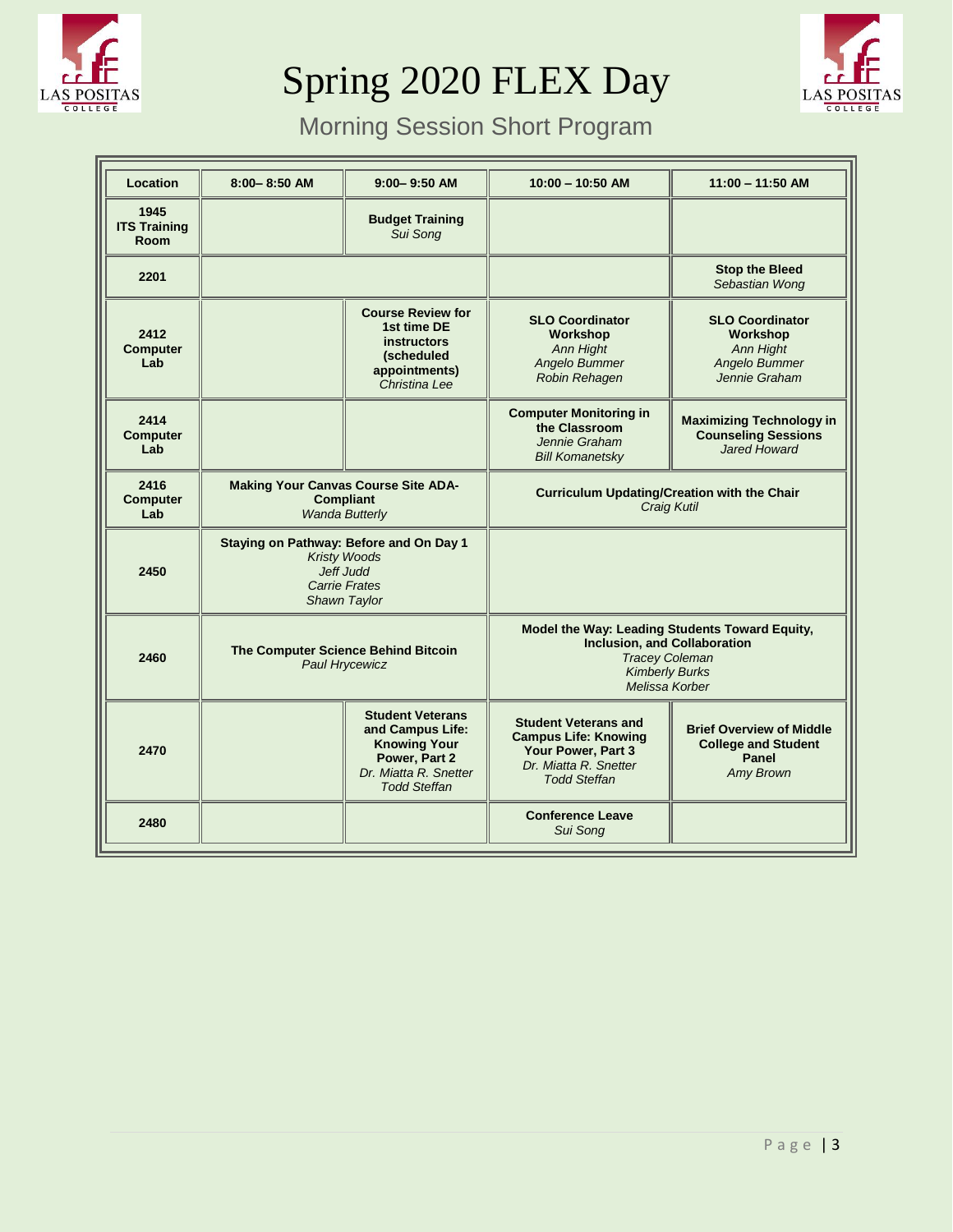



# Afternoon Session Short Program

| <b>Location</b>                            | $1:00 - 1:50$ PM                              | $2:00 - 2:50$ PM                                                                                                                      | $3:00 - 3:50$ PM                                                     |  |  |
|--------------------------------------------|-----------------------------------------------|---------------------------------------------------------------------------------------------------------------------------------------|----------------------------------------------------------------------|--|--|
| 2420                                       | <b>Keynote Session</b><br><b>Equity Panel</b> | <b>Going Deeper: Follow-Up to</b><br><b>Student Voices to Best Practices</b><br><b>Ashley McHale</b>                                  |                                                                      |  |  |
| 1945<br><b>ITS Training</b><br><b>Room</b> |                                               | Introduction to Banner 9 and Other Administrative Software Supported<br>by District ITS<br><b>Katherine Tollefsen</b>                 |                                                                      |  |  |
| 2003<br>Library                            |                                               | <b>Meet Libby and Chill</b><br><b>Frances Hui</b><br>Ellen Dean<br><b>Monica Cromarty</b>                                             |                                                                      |  |  |
| 2412<br><b>Computer</b><br>Lab             |                                               | <b>Course Review for 1st time DE</b><br>instructors (scheduled<br>appointments)<br>Christina Lee                                      |                                                                      |  |  |
| 2414<br><b>Computer</b><br>Lab             |                                               | <b>SLO Coordinator Workshop</b><br>Ann Hight<br>Jennie Graham                                                                         | <b>SLO Coordinator Workshop</b><br><b>Ann Hight</b><br>Jennie Graham |  |  |
| 2416<br><b>Computer</b><br>Lab             |                                               | Elumen and SLO's for Public Safety Professionals<br>German Sierra<br>Robin Rehagen                                                    |                                                                      |  |  |
| 2450                                       |                                               | <b>Guided Pathways - A Persistence Project</b><br><b>Kristy Woods</b><br><b>Jeff Judd</b><br>Carrie Frates<br>Shawn Taylor            |                                                                      |  |  |
| 2460                                       |                                               | <b>What You Need to Know About</b><br><b>FERPA in the Classroom</b><br>Tamica Ward<br><b>Jeff Lawes</b><br><b>Jesus Bravo-Morales</b> |                                                                      |  |  |
| 2470                                       |                                               | <b>Integrating Climate Change</b><br><b>Curriculum in All Disciplines</b><br><b>Amy Chovnick</b>                                      |                                                                      |  |  |
| 2500<br><b>Main Gym</b>                    |                                               | Basics of Basketball Skills, Drills, and Play<br>James Giacomazzi                                                                     |                                                                      |  |  |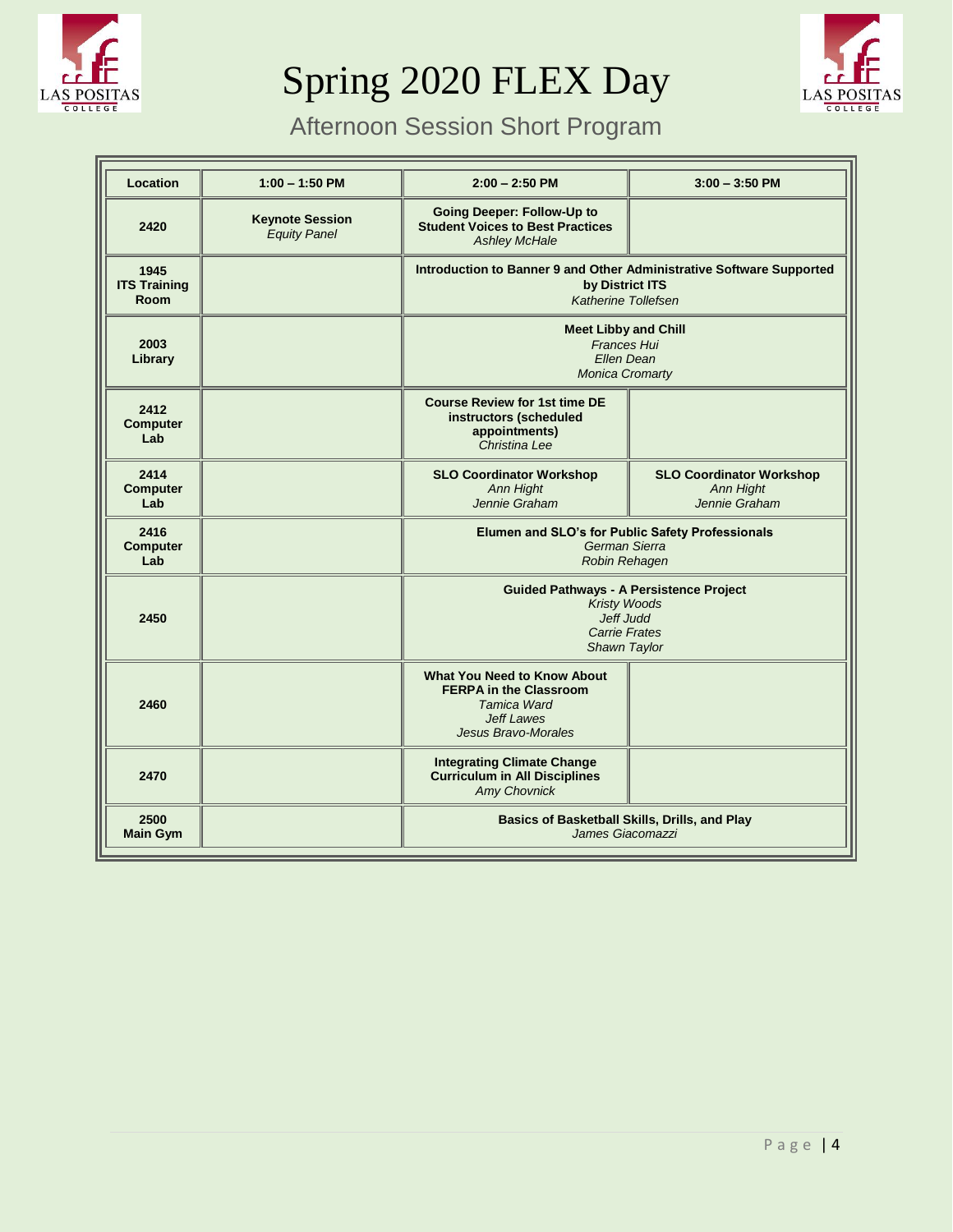



Breakfast and lunch are being provided courtesy of the President's Office and the Las Positas College Foundation. The food is being prepared by Pacific Fresh Dining.

**Breakfast** 7:30 AM – 9:00 AM 2420 Foyer

Breakfast burritos: Bacon Sausage Egg/Cheese/Peppers/Onions/Mushrooms Corn Tortillas for Gluten-Free Guests. NEED TO REQUEST PRIOR TO FLEX DAY. Contact Rifka Several if you would like the gluten-free option.\*

Assorted Pastries – Muffins and Danish Bagels with Cream Cheese Fruit Display Platters

Coffee Service (House Blend, Decaf, Hot Water & Tea Bags) and Infused Water

Lunch 12:00 PM – 12:50 PM Cafeteria

Garden Salad (with Ranch & Balsamic Vinaigrette)

Pizza (Cheese, Pepperoni, BBQ Chicken, All Meat Combo, or Veggie Combo) Gluten-free pizza is available for each type. NEED TO REQUEST PRIOR TO FLEX DAY. Contact Rifka Several if you would like the gluten-free option.\*

Infused Water and Iced Tea

\*If you require gluten-free breakfast and lunch items, you must contact Rifka Several by FEBRUARY 28<sup>th</sup> with your request.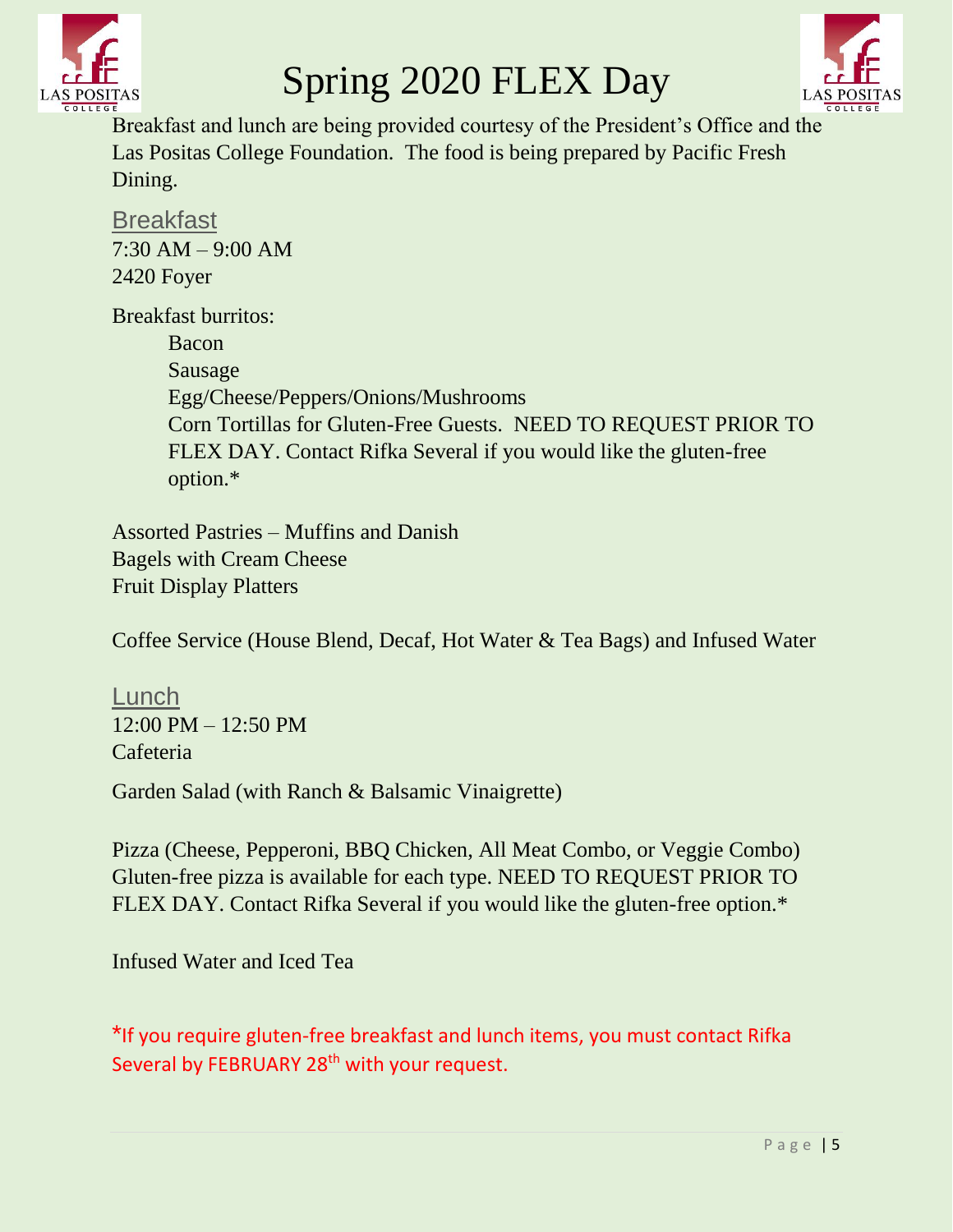





As a faculty or staff member, you know the value of Las Positas College better than anyone. The LPC Foundation sponsors 65 scholarships and also Foundation Grants that provide for projects not funded in your department budget - speakers, performances, conference travel for students, supplemental educational materials ... and many other benefits!

Part of the funding for these Grants comes from PAYROLL DEDUCTIONS - we are asking you for a tax-deductible donation of \$10 per month (or more if you feel moved!). Join our current team of 25 payroll donors to increase funding of campus-based activities that provide a truly exceptional educational experience at Las Positas College.

It's easy to do: Just fill out this form and send it to the LPC Foundation Office, 1681H:

#### **PAYROLL DEDUCTION FORM** FOR A DONATION TO THE LAS POSITAS COLLEGE FOUNDATION

I hereby authorize Chabot-Las Positas College Community College district payroll department to deduct \$ from my monthly paycheck to the Las Positas College Foundation (TAX ID #71-0942040). I understand that my monthly payroll deduction will continue until the district receives my signed notification of cancellation.

| <b>Employee Name</b> | <b>Employee ID</b> |  |  |
|----------------------|--------------------|--|--|
|                      |                    |  |  |
| $-1$                 | __                 |  |  |

**Signature** 

\_Date  $\_$ 

**INDATION**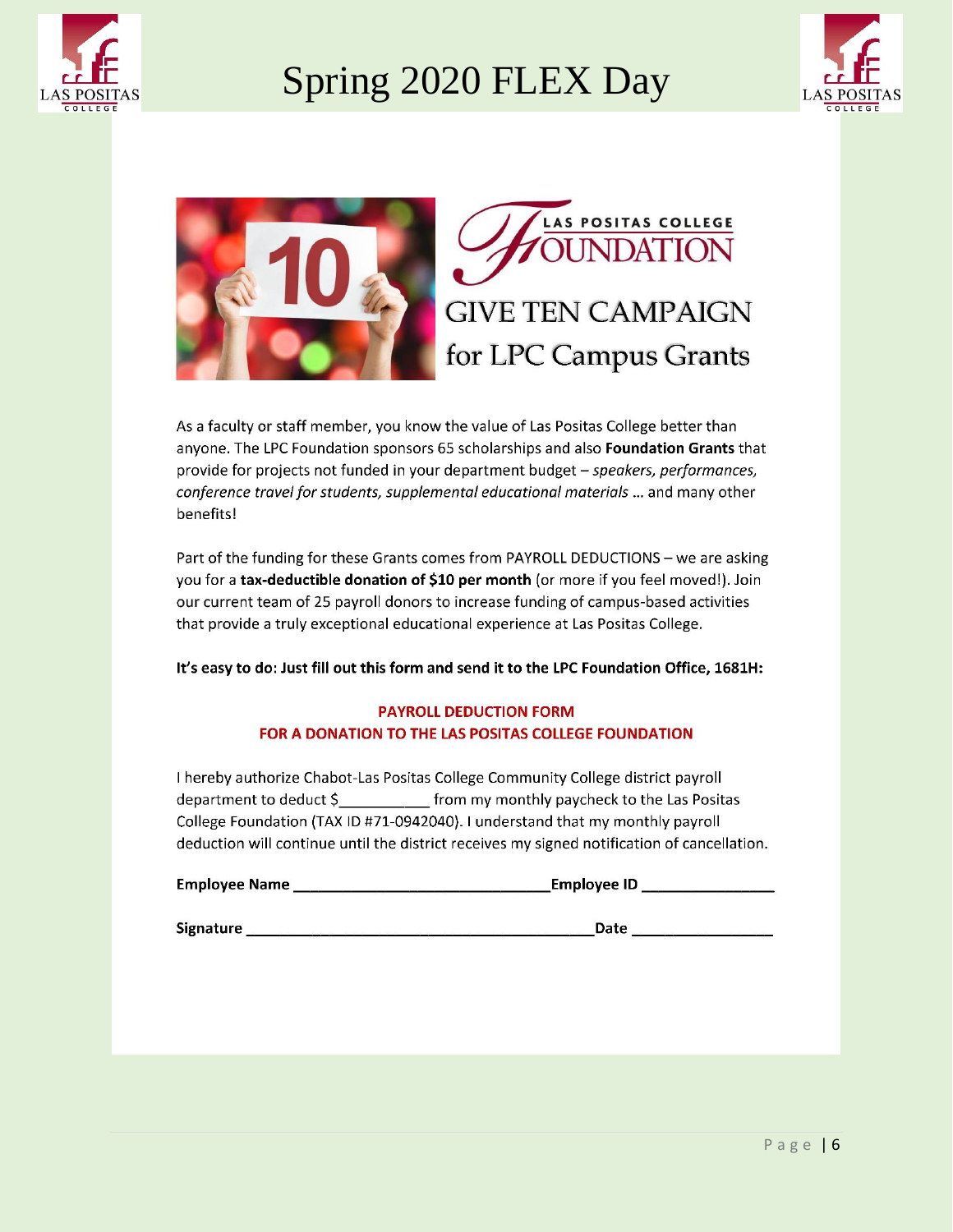



Full Description of the Morning Sessions

# **8:00 AM – 9:50 AM**

# **Making Your Canvas Course Site ADA-Compliant Room 2416**

# **Presenter: Wanda Butterly**

Description: Whether you teach an online course, a hybrid course, or simply enhance your face-to-face course with materials, you are bound by state and federal regulations to make your sites accessible to students with disabilities. This hands-on workshop will focus on ADA-compliance within Canvas. You will learn the basics of web accessibility, along with techniques to use in Canvas and techniques to make WORD and PowerPoint files accessible. The workshop will follow the Online Education Initiative's Course Design Rubric on web accessibility.

#### **Staying on Pathway: Before and On Day 1 Room 2450**

# **Presenters: Kristy Woods, Jeff Judd, Carrie Frates, and Shawn Taylor**

Description: Guided Pathways affords us an opportunity to think deeply about equity in the classroom. "How can I support every student succeed?" "What are acceptable, reasonable, realistic, sustainable things that can be incorporated into the classroom to keep students on their academic pathway… without lowering the standard?" Join the Connections' Workgroup in a highly collaborative conversation around growth mindset syllabi, grading practices, and language that can provide equitable opportunities for us to get to know our students as learners and support their individual needs without reducing the rigor of the classroom.

#### **The Computer Science Behind Bitcoin Room 2460**

#### **Presenter: Paul Hrycewicz**

Description: How do Bitcoin and other digital currencies work? They are all based on a set of fundamental Computer Science data structures and algorithms, some of which are included in the CS curriculum at Las Positas. This presentation will cover the concepts surrounding digital currencies, including methods of use, creation of value, security, and verification.

#### **9:00 AM – 9:50 AM**

#### **Budget Training Room 1945 Presenter: Sui Song**

Description: This training is for staff whose job includes managing budgets. We will go

over State budget cycle, CLPCCD account structure, how to view departmental/program budgets in Banner 9 and CLASS-Web, and submit budget transfers. Administrators and staff members will be equipped with tools to help them with their budget development process (better planning).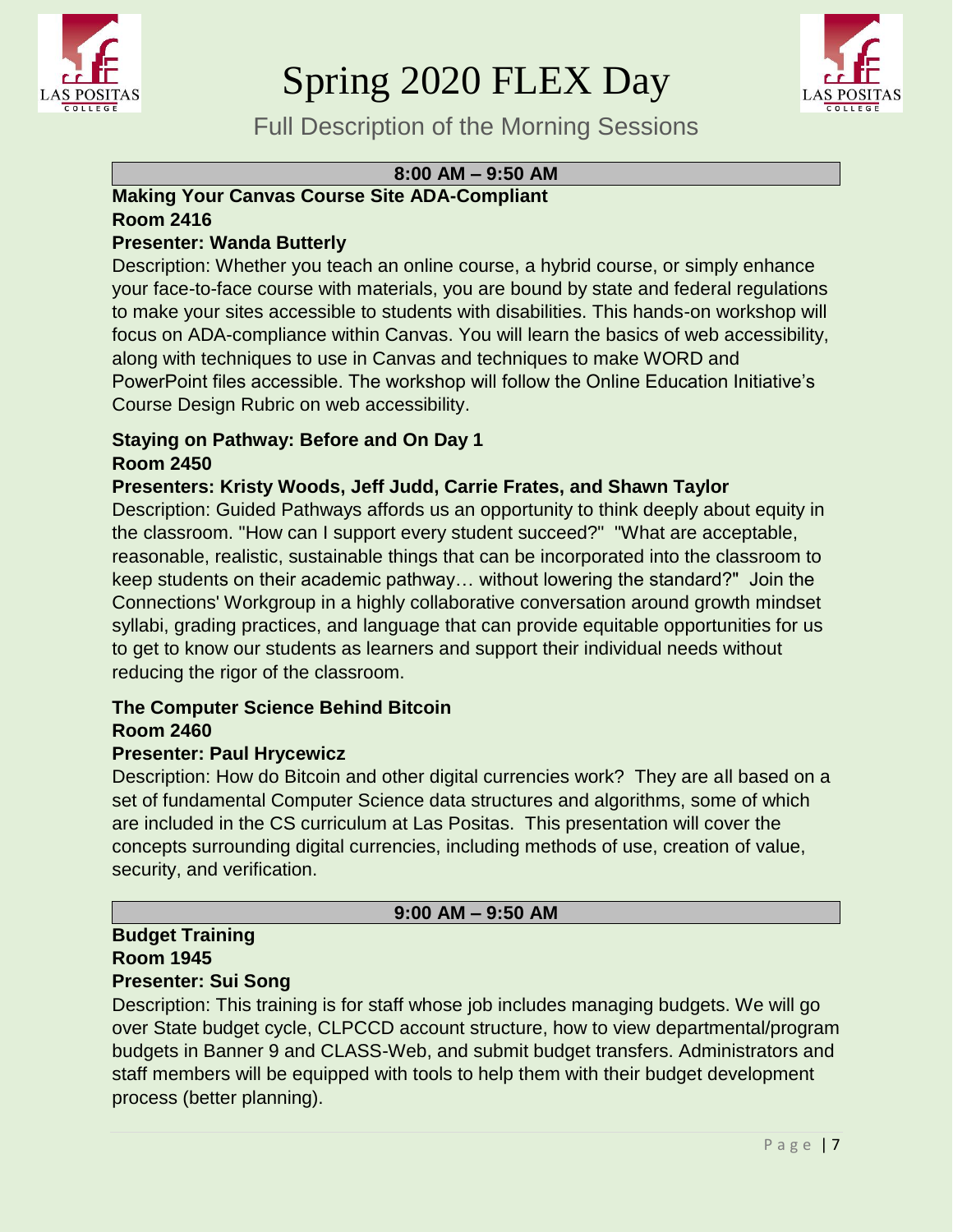



# **Course Review for 1st time DE instructors (scheduled appointments) Room 2412**

# **Presenter: Christina Lee**

Description: One hour scheduled appointments are provided to 1st time DE instructors to go through their course review during Flex Day! Using the course review checklist, the DE sub-committee will provide feedback and recommendations to 1st time DE instructors. Please note that you must schedule your appointment with Christina Lee prior to Flex Day.

# **Student Veterans and Campus Life: Knowing Your Power, Part 2 Room 2470**

# **Presenters: Dr. Miatta R. Snetter and Todd Steffan**

Description: Fall 2019 FLEX Day, we had Dr. Miatta R. Snetter, a licensed clinical psychologist, who has a wide scope of experiences serving Veterans, had presented challenges Veterans face in and outside of the classroom. In this session, she will provide some background information about student Veterans' challenges, but will spend more time training classified professionals, professors, and administrators on how they can provide the needed support for student Veterans in achieving success in college. This will be a hands-on training, less lecturing. This training could save Veterans' lives, and is important to attend.

# **10:00 AM – 10:50 AM**

# **SLO Coordinator Workshop**

#### **Room 2412**

# **Presenters: Ann Hight, Angelo Bummer, and Robin Rehagen**

Description: In support of on-going SLO work, we would like to offer a block of time where SLO coordinators can continue the work that was started last semester. Supported activities include creating a library of common assessments, mapping CSLO's to PSLO's, how to create a plan for PSLO assessments, etc. During this time block, faculty can also work on inputting SLO assessments from last semester.

# **Computer Monitoring in the Classroom**

# **Room 2414**

# **Presenters: Jennie Graham and Bill Komanetsky**

Description: Thanks to grant funding and additional resources, LPC was able to purchases a license to install Impero software on computers in select classrooms. This software allows for instructors to monitor student desktops during in-class assignments, share student's desktops with the class, limit access to applications and websites during computerized testing, and more. Come spend an hour with us while we demonstrate its capabilities.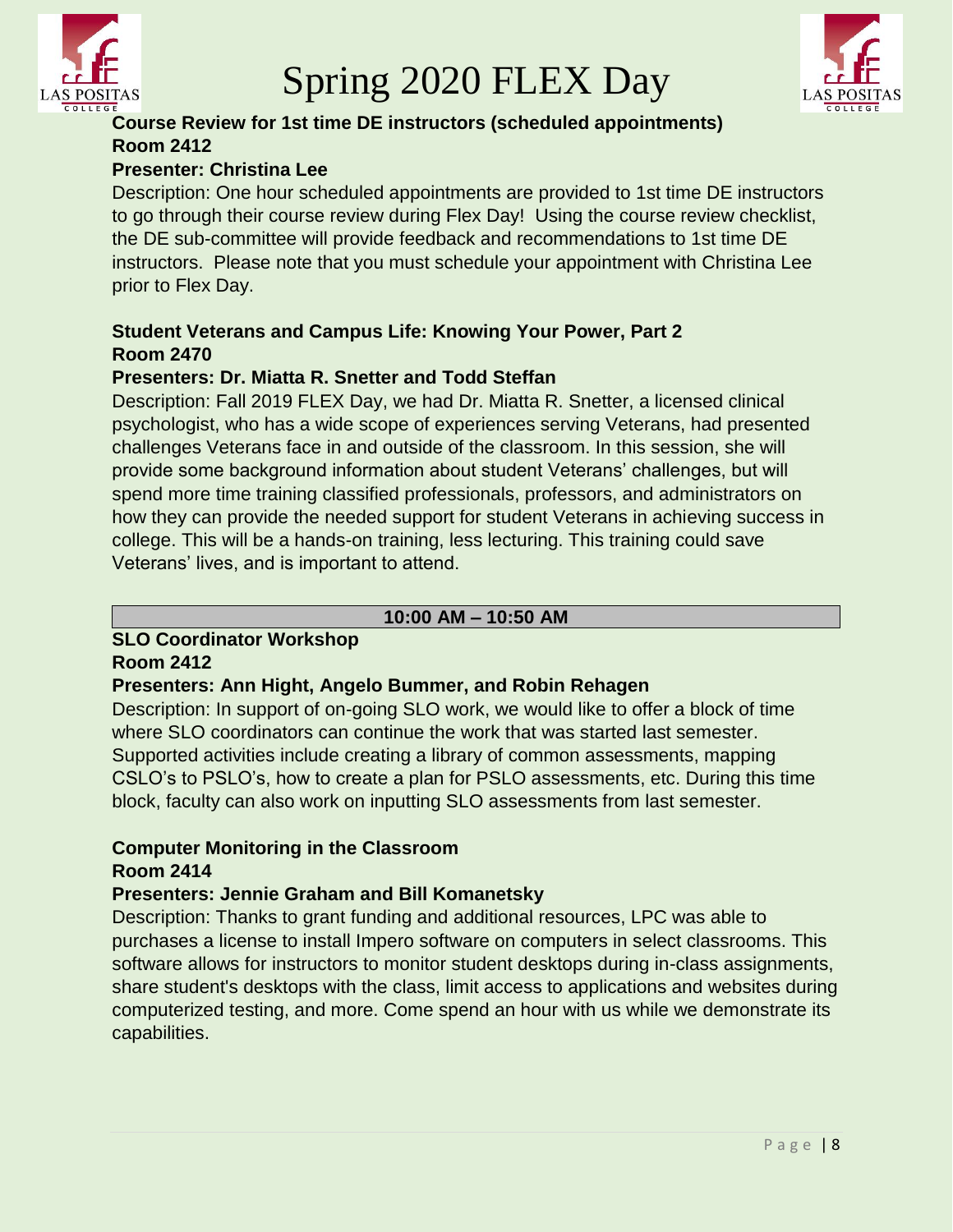



# **Student Veterans and Campus Life: Knowing Your Power, Part 3 Room 2470**

# **Presenters: Dr. Miatta R. Snetter and Todd Steffan**

Description: Fall 2019 FLEX Day, we had Dr. Miatta R. Snetter, a licensed clinical psychologist, who has a wide scope of experiences serving Veterans, had presented challenges Veterans face in and outside of the classroom. In this session, she will focus on training tools and techniques and how they can provide the needed support for student Veterans in achieving success in college. This will be a hands-on training, less lecturing. She will also discuss unique characteristics of groups within the student Veterans population, such as Combat Veterans, Female Veterans, and Veterans with disabilities. It is not required to attend workshop 2 to attend workshop 3, although it is beneficial to.

# **Conference Leave**

**Room 2480**

# **Presenter: Sui Song**

Description: Filling out conference leave requests and submitting travel expense claims can seem like a daunting task for staff and faculty who are authorized to attend conferences, meetings, or other functions on behalf of the College. This workshop will go over step by step how to fill out and submit conference/travel forms, request for travel advances and submit travel reimbursements.

#### **10:00 AM – 11:50 AM**

# **Curriculum Updating/Creation with the Chair Room 2416**

#### **Presenter: Craig Kutil**

Description: This time is for faculty to work with the curriculum committee chair to create or update courses and programs.

# **Model the Way: Leading Students Toward Equity, Inclusion, and Collaboration Room 2460**

# **Presenters: Tracey Coleman, Kimberly Burks, and Melissa Korber**

Description: This activity will be broken into two sections. The first will have participants fill out a personality matrix, focusing on typical behavior that would identify ways they naturally behave. These tendencies will then be explored further to determine how our personalities affect leadership, collaboration, and student equity. In the second section, participants will play a game called "The Finish Line", which "increases awareness of barriers to graduation faced by community college students, particularly low-income students and students of color, and to demonstrate how institutional, societal, or cultural factors impact the progress and success of different students"-Achieving the Dream. At the conclusion the group will debrief, discussing how to apply these concepts to help students achieve their dreams in an equitable environment.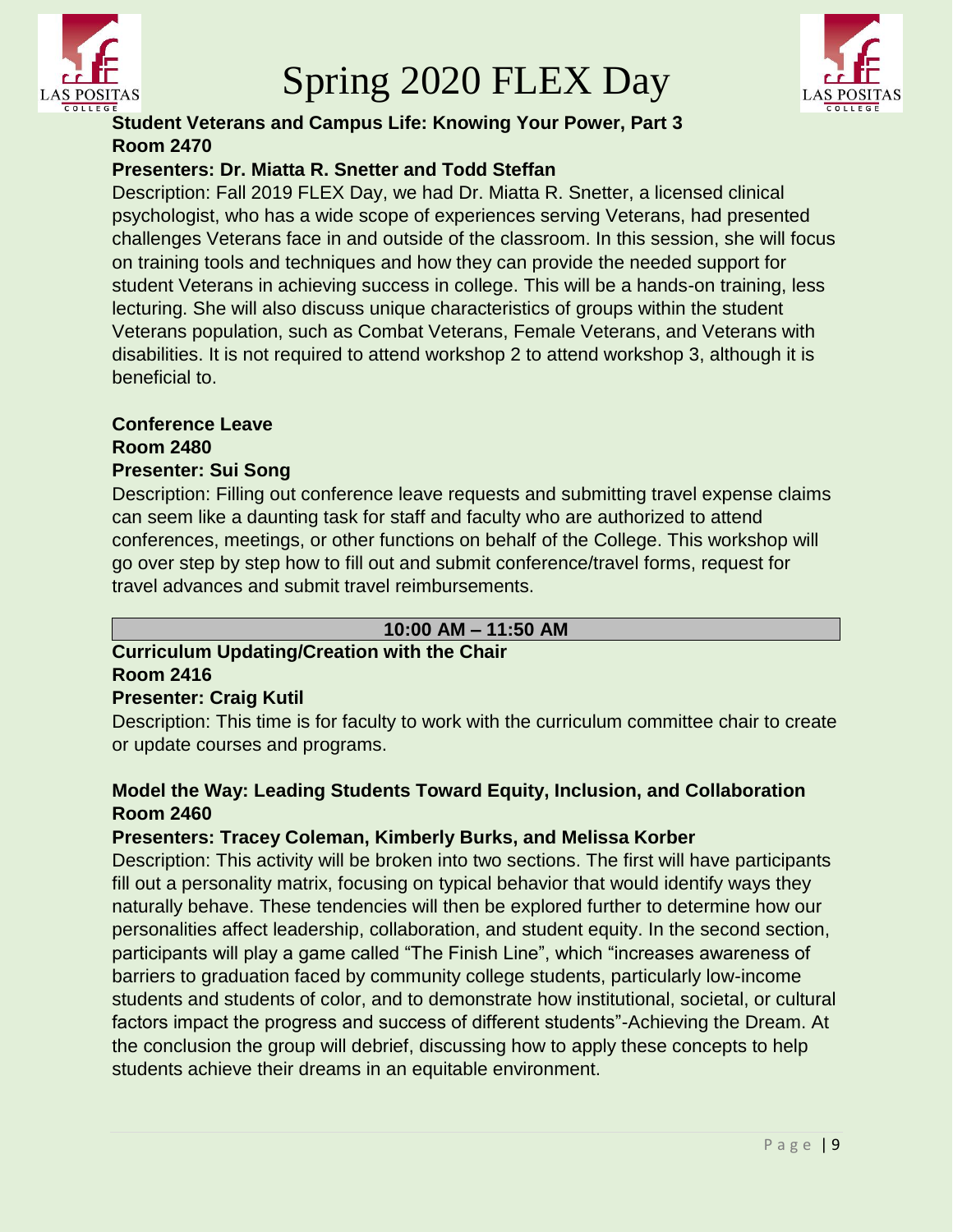



# **11:00 AM – 11:50 AM**

#### **Stop the Bleed Room 2201 Presenter: Sebastian Wong**

Description: Motivated by the 2012 tragedy in Sandy Hook and multiple tragedies that have occurred in the ensuing years, what has become known as the Hartford Consensus was convened to bring together leaders from law enforcement, the federal government, and the medical community to improve survivability from manmade or natural mass casualty events. The resulting injuries from these events generally present with severe bleeding which, if left unattended, can result in death. The participants of the Hartford Consensus concluded that by providing first responders (law enforcement) and civilian bystanders the skills and basic tools to stop uncontrolled bleeding in an emergency situation, lives would be saved. The first responder program has received very good response and is widely being used across the country. The next step is to focus on needs of civilian bystanders. The class is designed for classified and faculty members to learn about life saving bleeding control techniques in the even of an injured student or an active shooting incident.

# **SLO Coordinator Workshop Room 2412**

# **Presenters: Ann Hight, Angelo Bummer, and Jennie Graham**

Description: In support of on-going SLO work, we would like to offer a block of time where SLO coordinators can continue the work that was started last semester. Supported activities include creating a library of common assessments, mapping CSLO's to PSLO's, how to create a plan for PSLO assessments, etc. During this time block, faculty can also work on inputting SLO assessments from last semester.

# **Maximizing Technology in Counseling Sessions Room 2414**

# **Presenter: Jared Howard**

Description: This interactive session will introduce counseling faculty to strategies and best practices when using technology in their counseling sessions. The intention behind this session is to highlight how technology can help support interactive counseling sessions and maximize the time and quality of meetings. Specific areas of focus include the use of web browsers, keyboard shortcuts, BANNER, and chrome extensions. Time will be spent learning and practicing techniques learned in the session and sharing best practices (in technology) amongst attendees.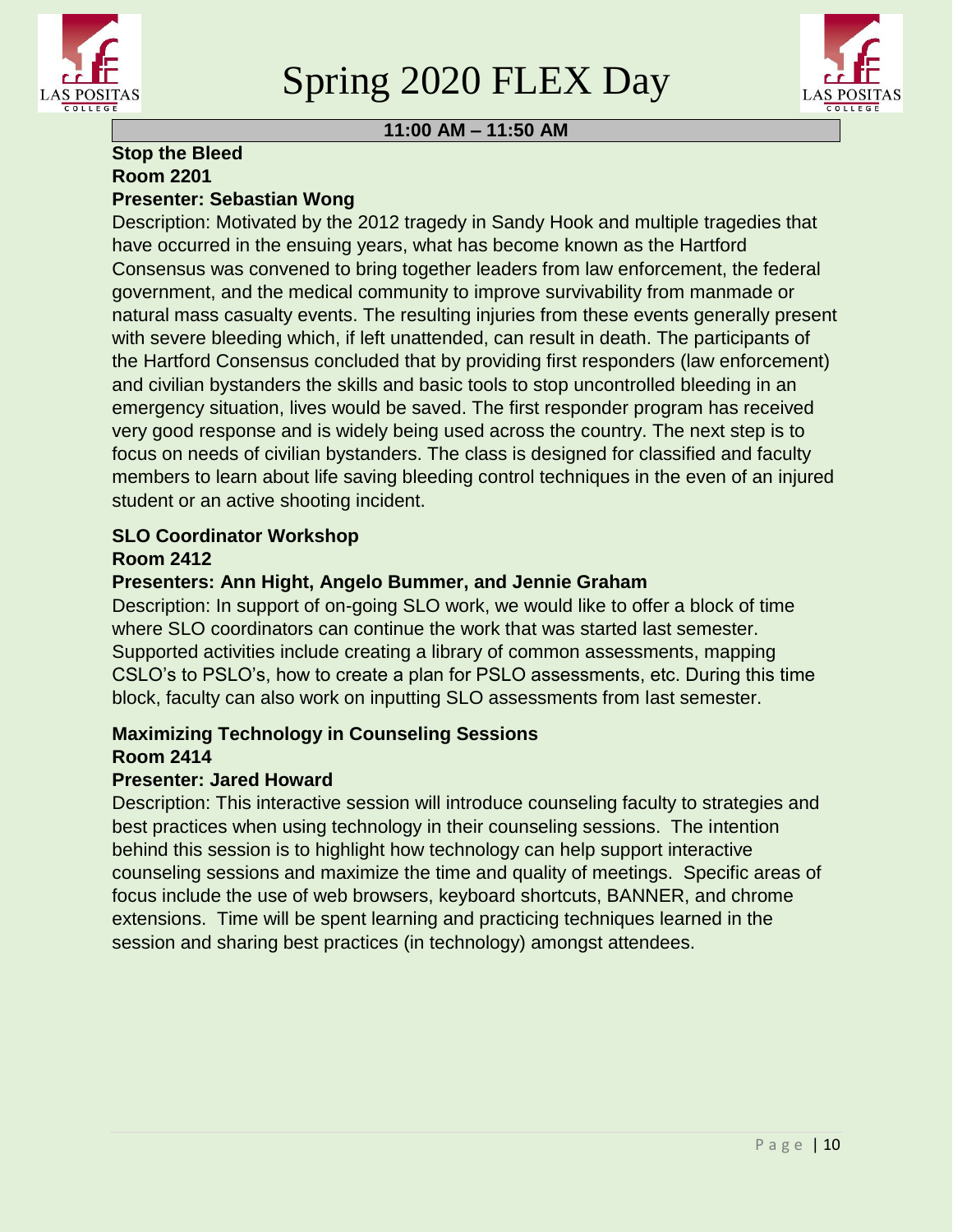

Spring 2020 FLEX Day



#### **Brief Overview of Middle College and Student Panel Room 2470 Presenter: Amy Brown**

Description: Please join us for a Flex Day presentation on the TVROP Middle College High School program here at Las Positas College. We will provide an overview of the program, current enrollment data, and a description of a "typical Middle College student." Following the brief presentation, we will hold a student panel to give attendees the opportunity to hear directly from current and past students about their experiences at Middle College and Las Positas College.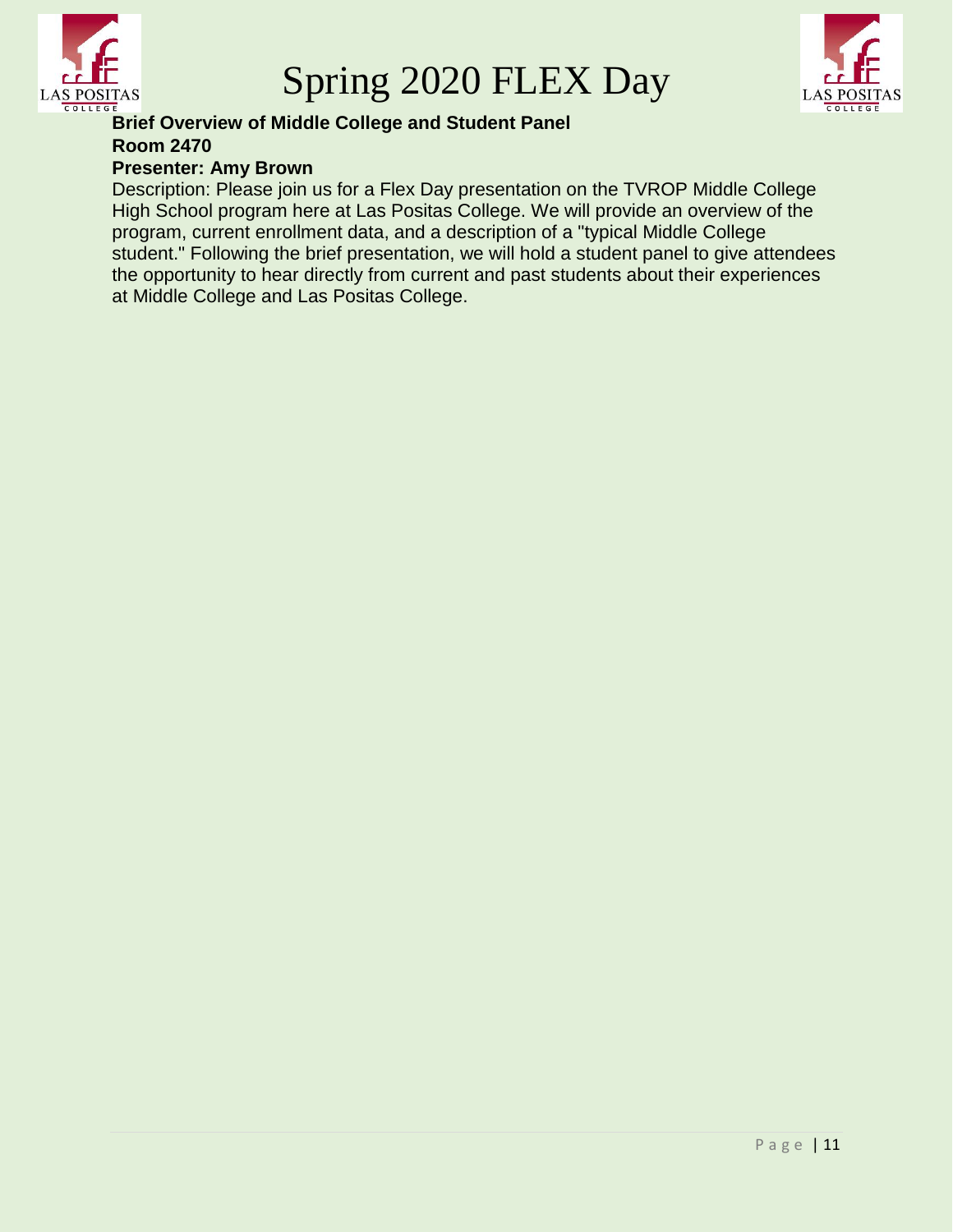



Full Description of the Afternoon Sessions

#### **2:00 PM – 2:50 PM**

# **Course Review for 1st time DE instructors (scheduled appointments) Room 2412**

# **Presenter: Christina Lee**

Description: One hour scheduled appointments are provided to 1st time DE instructors to go through their course review during Flex Day! Using the course review checklist, the DE sub-committee will provide feedback and recommendations to 1st time DE instructors. Please note that you must schedule your appointment with Christina Lee prior to Flex Day.

#### **SLO Coordinator Workshop Room 2414**

# **Presenters: Ann Hight and Jennie Graham**

Description: In support of on-going SLO work, we would like to offer a block of time where SLO coordinators can continue the work that was started last semester. Supported activities include creating a library of common assessments, mapping CSLO's to PSLO's, how to create a plan for PSLO assessments, etc. During this time block, faculty can also work on inputting SLO assessments from last semester.

# **Going Deeper: Follow-Up to Student Voices to Best Practices Room 2420**

# **Presenter: Ashley McHale**

Description: Now that we heard from students and learned about these successful interventions, how can we implement them? What can we do in our jobs and roles on campus to incorporate best practices to set our students up for success? This is a brainstorming session to debrief and further talk about the Keynote.

# **What You Need to Know About FERPA in the Classroom Room 2460**

# **Presenters: Tamica Ward, Jeff Lawes, and Jesus Bravo-Morales**

Description: The presentation will focus on case studies that will help professors and classified staff understand The Family Educational Rights and Privacy Act of 1974 (FERPA), as it relates in real life classroom scenarios. The conversation will revolve around FERPA requests that have been submitted to Student Services. FERPA, as amended, also known as the Buckley Amendment, is a federal law that governs the confidentiality of student records. Under FERPA, educational records are defined as records that are directly related to a student and are maintained by an educational agency or institution, or by a party acting for the agency or institution. Student records can exist in any medium, including: typed, handwritten, digital, computer generated, videotape, audiotape, film, microfilm, microfiche, and email, among others.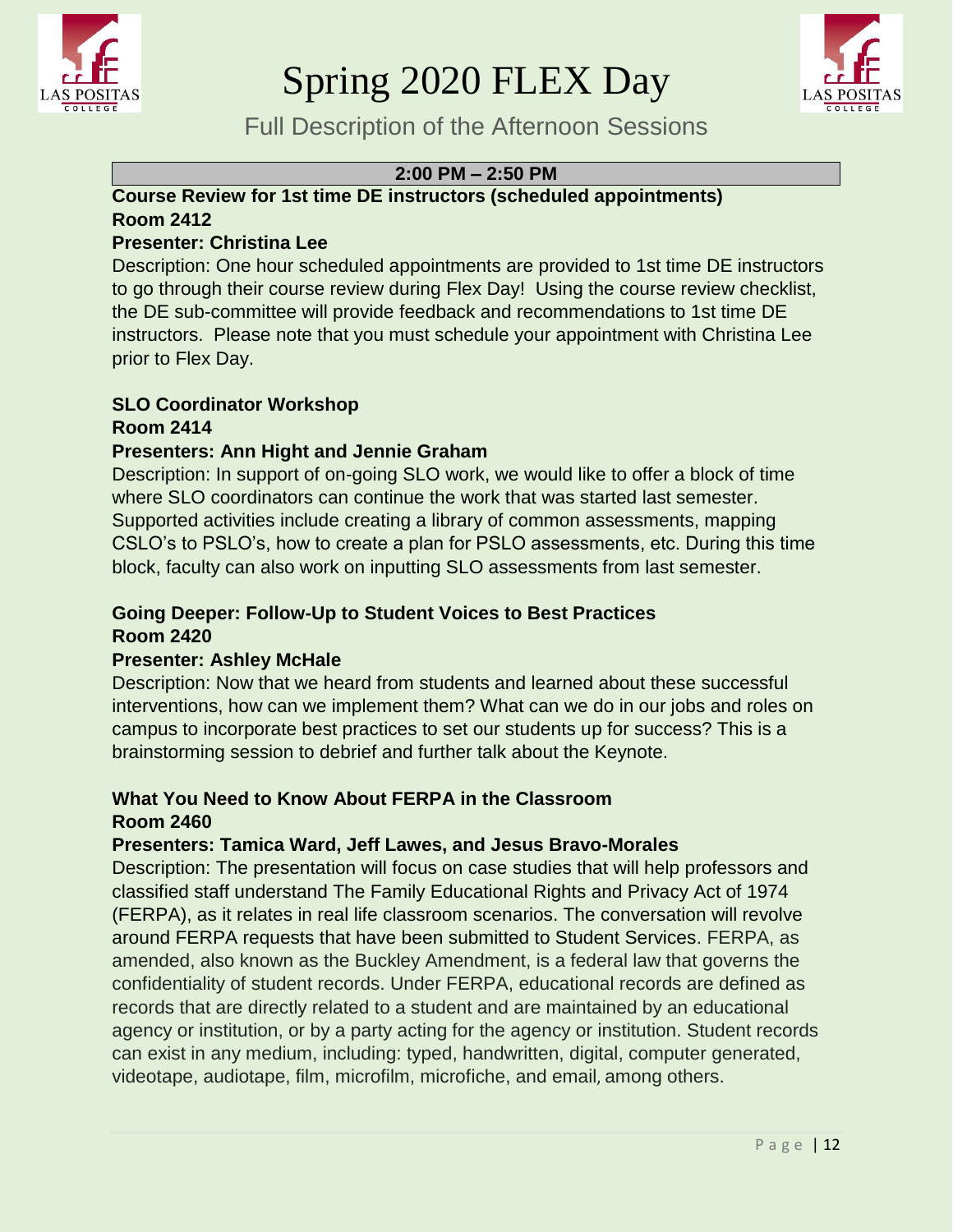



# **Integrating Climate Change Curriculum in All Disciplines Room 2470**

# **Presenter: Amy Chovnick**

Description: Climate change affects all of us; on social, moral, economic, and political levels and therefore should not be inclusive to only science classes. The more climate change is integrated across curriculum, the more prepared our students will be to deal with its future impacts. This workshop is designed to help instructors develop a game plan to integrate climate change into their curriculum. We will provide easy to understand scientific data to help you get started, examples of teaching strategies, and an opportunity to network with fellow instructors to develop your own teaching plan. We welcome not only those who have experience teaching climate change, but also those with little or no experience. We will stress the importance of discussions of climate change in the classroom including ways to deal with common misconceptions about the subject.

#### **2:00 PM – 3:50 PM**

#### **Intro to Banner 9 for Staff Accessing the Student Module Room 1945**

#### **Presenter: Katherine Tollefsen**

Description: We have been on Banner 9 since July 2019. We still have Banner 8 available for a few specific forms. ITS will be decommissioning Banner 8 in the near future, and we want to ensure that staff are comfortable using Banner 9. There will be a "Banner 9 basics" overview, Q & A, and hands-on practice. We can also look at other related administrative software that is supported by the ITS department like: CLASS-Web, The Zone/Zonemail, Outlook Web Email, and the Service-Now Help Desk ticketing system. Find out who to call for help. Room capacity is limited to 18 attendees.

#### **Meet Libby and Chill Room 2003**

# **Presenters: Frances Hui, Ellen Dean, and Monica Cromarty**

Description: Come read, explore, and chill in the library. Learn about free ebooks, audiobooks, and many cool apps like Libby that are available through LPC and local public libraries. Please bring smart phones/mobile devices and any public library cards you have. Librarians from Livermore Public Library will be issuing library cards to anyone who applies.\* Cookies will be served but bring your own coffee/tea. All are welcome!

\*You do not need to be a Livermore resident but you do need to show an ID with your address.